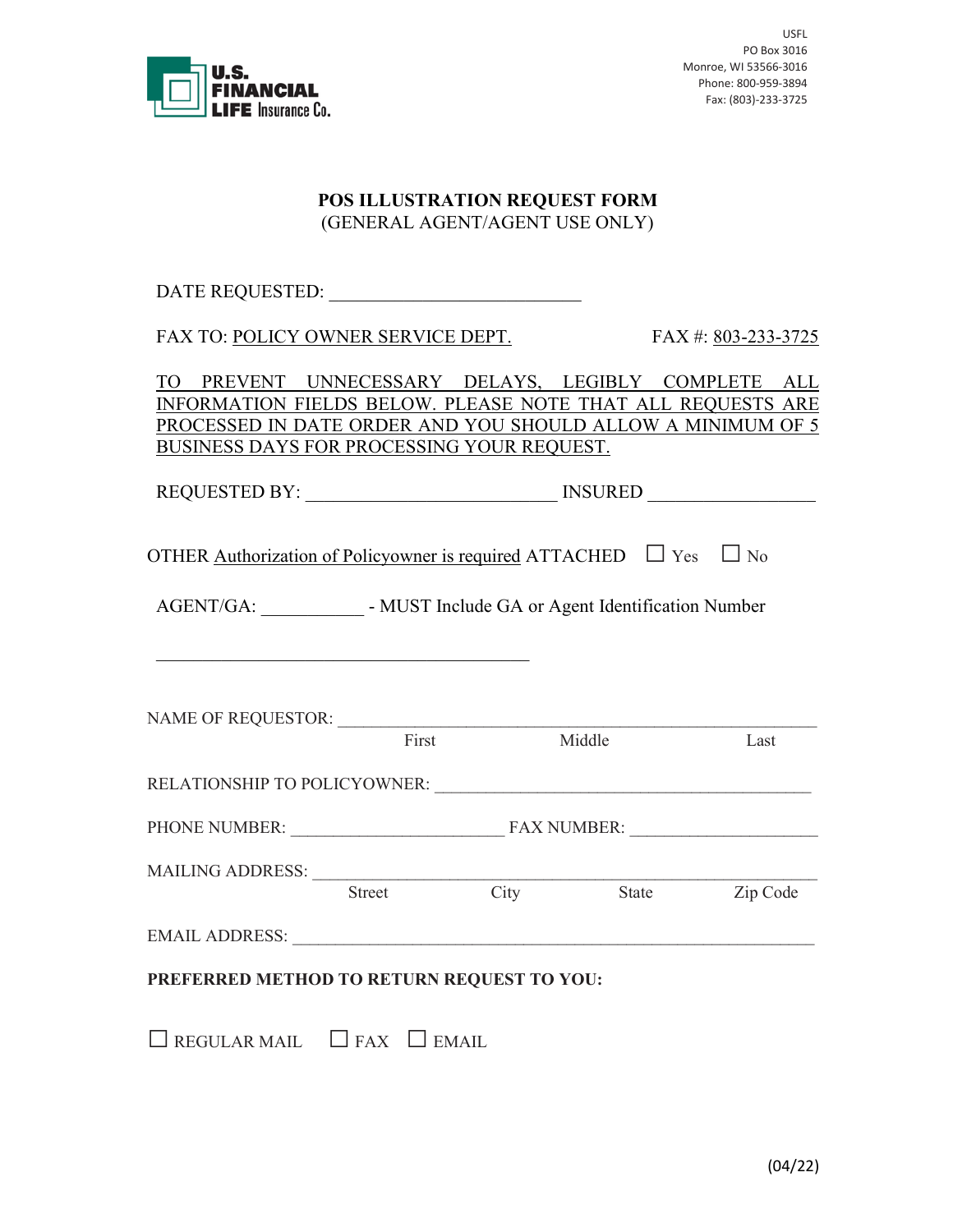

USFL PO Box 3016 Monroe, WI 53566-3016 Phone: 800-959-3894 Fax: (803)-233-3725

|                                                      | PURPOSE OF ILLUSTRATION (Add an additional page if more space is needed):               |            |           |
|------------------------------------------------------|-----------------------------------------------------------------------------------------|------------|-----------|
|                                                      |                                                                                         |            |           |
|                                                      |                                                                                         |            |           |
|                                                      |                                                                                         |            |           |
|                                                      |                                                                                         |            |           |
| ARE THERE INTENTIONS TO SELL THIS POLICY? $\Box$ Yes |                                                                                         | $\Box$ No  |           |
| number and website (if applicable)                   | IF SO, TO WHOM: Insert name of person and/or company purchasing, include address, phone |            |           |
|                                                      |                                                                                         |            |           |
|                                                      | IS VERIFICATION OF COVERAGE BEING REQUESTED/ATTACHED $\Box$ Yes                         |            | $\Box$ No |
| <b>AUTHORIZATION ATTACHED</b>                        |                                                                                         | $\Box$ Yes | $\Box$ No |
| <b>OTHER ATTACHMENTS</b>                             |                                                                                         | $\Box$ Yes | $\Box$ No |